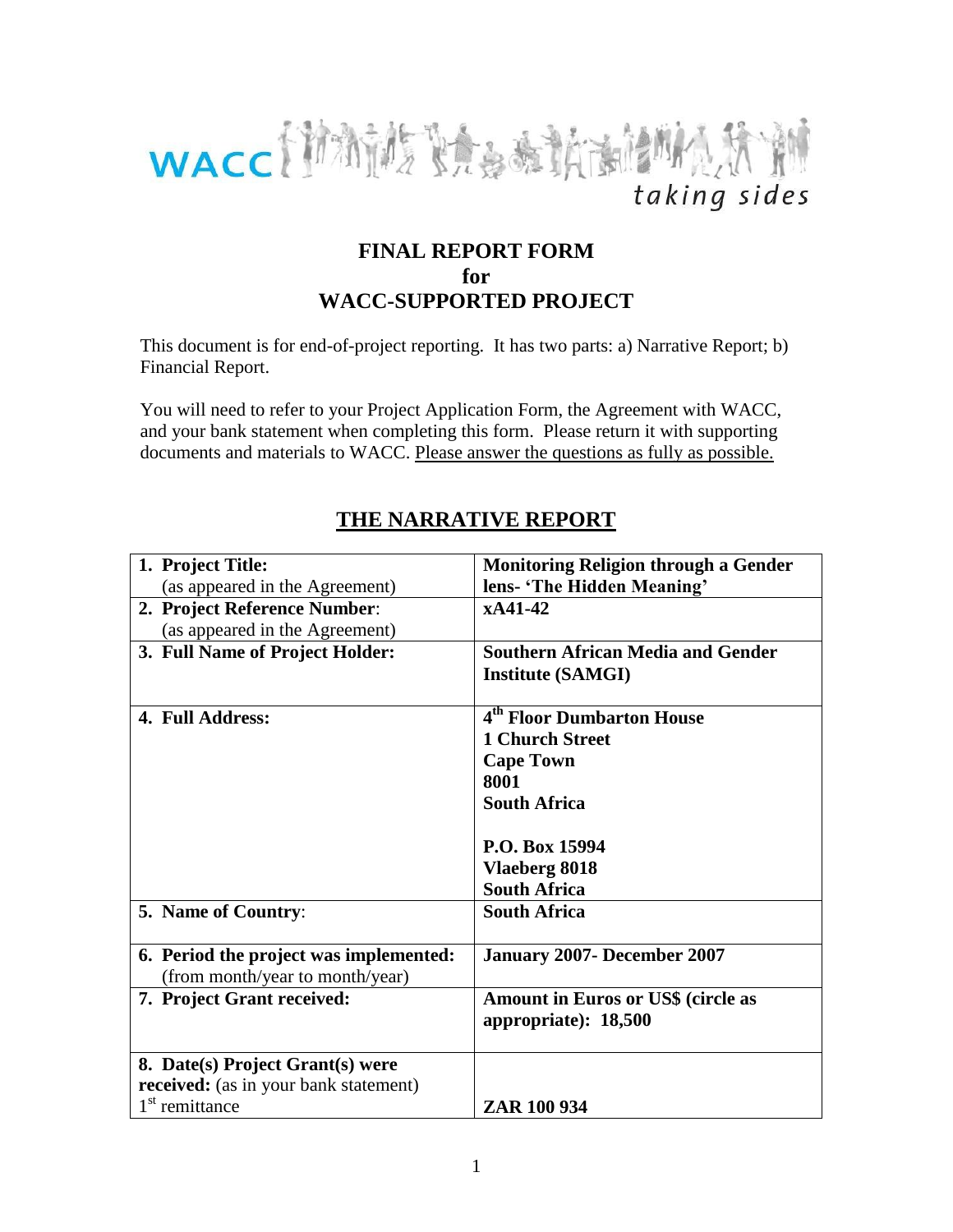#### **9. Activities**

**Give a summary of the major activities carried out during the reporting period in comparison with those planned. In case of changes from the original objectives, please explain the reasons.**

- *Activity 1:* **Stakeholder meetings in collaboration with the Commission on Gender Equality (CGE) -** These meetings did take place but without the anticipated and planned partnership with the CGE. At the beginning of the project, the CGE was approached by SAMGI and a partnership in the project was proposed. The CGE showed great interest in the initial stages of the project, thus committed to providing SAMGI with focus groups at grassroots. The CGE has many outreaches in urban, pre-urban and rural areas hence SAMGI was to travel with them (the CGE) to these areas in order to have the focus group discussions. A total of three meetings with the CGE and SAMGI took place, however due to the CGE's own internal challenges they were unable to fulfil their part of the arrangement resulting in delays in the start and the overall implementation of the project. SAMGI did however manage to gather together several groups of people consisting of academics, activists, clergy and some grassroots people.
- Although SAMGI did manage to get some discussion process going on religion, religious media and gender, it was very difficult to get grassroots communities fully involved in the proposed numbers without the planned partnership with the CGE.
- Partnership with the Media Monitoring Project (MMP) in Johannesburg was mentioned in the proposal. However SAMGI did not have enough funds available to have the MMP do the monitoring in the Johannesburg area.
- *Activity 2:* **Review of religious materials for monitoring-** This was successfully done and a list of religious media to be monitored was compiled i.e. for the radio stations, the Cape Community FM (CCFM) and Radio Tygerberg were monitored while for the print media we monitored the Dimension, Goodhope, Groote Kerk Nuus, His People, Southern Cross, Universal News and Won by One. The print media consisted of newsletters from the Main Line Churches, Pentecostals and New Pentecostals. For the two radio programmes; one was in English and the other in Afrikaans, both of them are from a Fundamentalist tradition.
- *Activity 3:* **Development of media monitoring methodology specific to religion based on the Global Media Monitoring Project (GMMP) tools-** This was successfully done in-house by the Women's Media Watch Unit.
- *Activity 4:* **Training participants media monitoring as a research methodology**: The Women and Religion project hosted a media monitoring workshop at the SAMGI offices. It was attended by nine participants, two males and seven females. The number of participants was not great but the quality of the workshop was exceptional. As already mentioned, the training of the large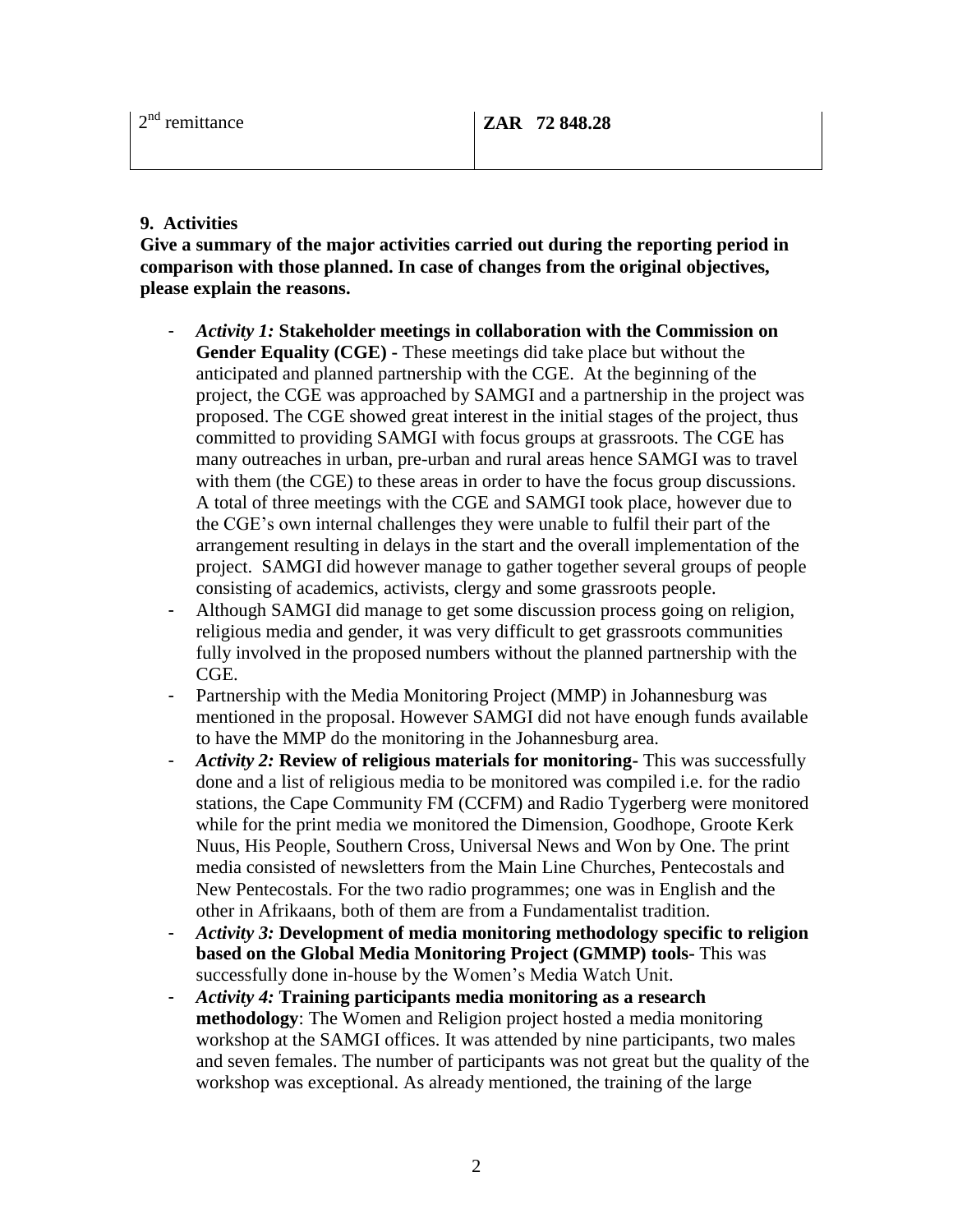numbers of media monitors from the grassroots was one of the biggest challenges we faced in implementing the project.

- *Activity 5:* **Monitoring of Christian media from June 2007 to August 2007-** This activity was successfully carried out and a final report will be made available to WACC.
- *Activity 6:* **Preparation of the report based on the monitoring** The challenges that SAMGI faced during the initial phases of the project resulted in a slight delay in the implementation of the actual activities, hence the report could not be completed by November 2007 as stated in the proposal. The report will however be available by the end of the  $1<sup>st</sup>$  quarter of 2008.
- *Activity 7:* **Launch of the report-** To be done in 2008

#### **Please describe in detail the activities of the project that were implemented such as content of production, programmes, workshops or training**

Monitoring of Christian media – print and broadcast media were monitored between the months of June 2007 and August 2007. The first stage of the project consisted of research and the identification of available religious media and their reach. Through informal interviews with people from the Christian faith, the media was selected and the material was collected and recorded. SAMGI also subscribed and received the identified religious printed media. Radio programmes were also recorded from CCFM as well as Radio Tygerberg.

In the second stage of the project, the actual monitoring process started. Due to the nature of the project the development of the monitoring codes specific to the project were developed by SAMGI's experienced monitors based on the GMMP tools. These codes were used at a later stage by participants in a monitoring training workshop.

The full details of the findings will be discussed in the report that SAMGI will make available. Key observations however were that from the monitored media, there were a total of 1188 articles; with the Southern Cross newspaper having the largest number of articles. Relative to the total, 55% of the people in the articles were male compared to 19% who were women. In the majority of stories women were not central in the news story, only 8% showed that women were central. 90% of the stories neither challenged nor reinforced stereotype while 8% of the stories reinforced stereotypes. Only 2% challenged the stereotypes.

The focus group discussions/ workshops- Five focus group discussions with academics, activists, clergy and grassroots participants took place and the meetings were very informative.

The first meeting (February) was held at the SAMGI offices. Academics, gender activists and clergy were at the meeting. Throughout the meeting the patriarchal hierarchical clergy and the andocentric interpretation of the Scriptures were pointed out as the main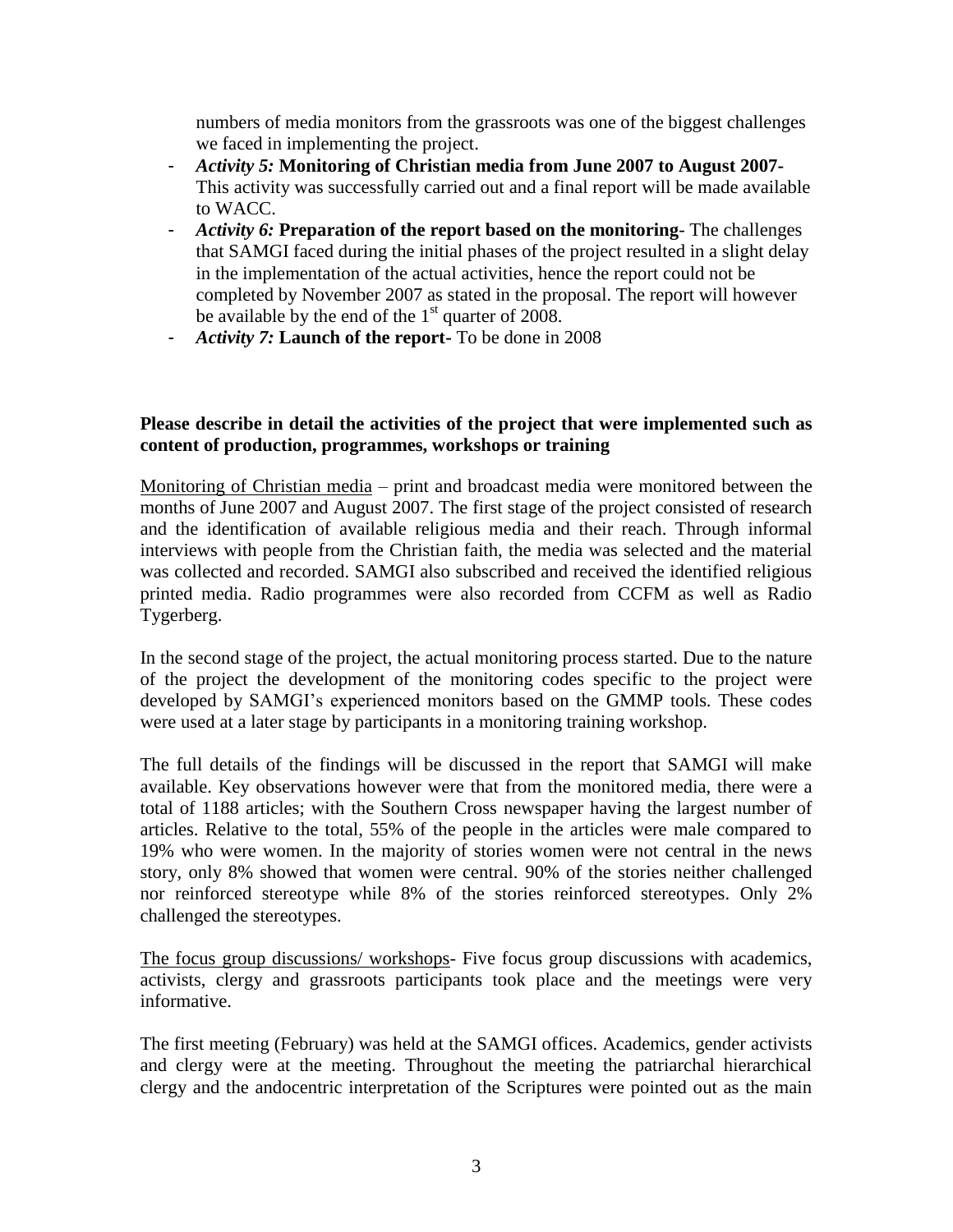issues impeding equality within a religious context. The family roles, sexuality and identity were discussed from a gender sensitive point of view.

The second meeting (March) was held at the University of Cape Town, in the Seminar room of the Religious Studies Department. In attendance were academics, clergy and post-graduates students. In this meeting a good network was created and a strategic approach to help grassroots people understand the Scriptures from a gender lens was drafted.

The third meeting (April) was held at the University of Cape Town, in the Seminar room of the Religious Studies Department. There was a larger group of academics, postgraduate students and clergy in attendance. Recorded religious TV shows were critically analysed. The participants pointed out that the great majority of the religious TV shows aired in South Africa come from the United States' fundamentalist and elite churches. The participants also pointed out that these TV shows use male dominating language. Military expressions and nationalist terms are also used throughout their Bible studies. Women's sexuality is often used as an example of sin and men's sexuality is not mentioned. The participants pointed out the discrepancy of those TV shows in the context of receivers, in a third world country where poverty and racism is a big issue. The radio programmes are not much different from the TV programmes. The Bible Studies and the sermons are a reproduction of recorded American programmes.

The fourth and the fifth meetings (June) were smaller meetings where informal interviews were made with clergy people. The fourth meeting was with a woman pastor with doctoral degree in theology which is the main pastor of a large church in one of the poorest suburbs of Cape Town. Despite her position in the church she believed that at home her husband must be the "head of the house". This contradiction is found several times in the new post-apartheid South African reality, even amongst more educated people. Women are allowed to hold higher positions in society at times but at home, inequality and subjugation are still a fact.

The fifth meeting was a combination of two different interviews with male clergy; both of them called themselves gender sensitive, although both did not have women in the leadership structures of their churches. The main reasons for this were the cultural context and the church patriarchal hierarchy. One of the pastors even pointed out that the "women and religion project" although it was indeed groundbreaking, it was however too ambitious and he did not believe that the religious society in South Africa would ever change in relation to women. He also said he believed many people would see SAMGI as the devil's advocates. This type of reaction and reception was however anticipated at the conceptualisation stage of the project.

In July we did not have a focus group meeting due the holidays.

In August, Elaine Nogueira (the Project Coordinator) was invited by the World Council Women's desk to be the facilitator of a workshop on "women and religion" on women's day. The Women's desk organised an excellent meeting which brought together women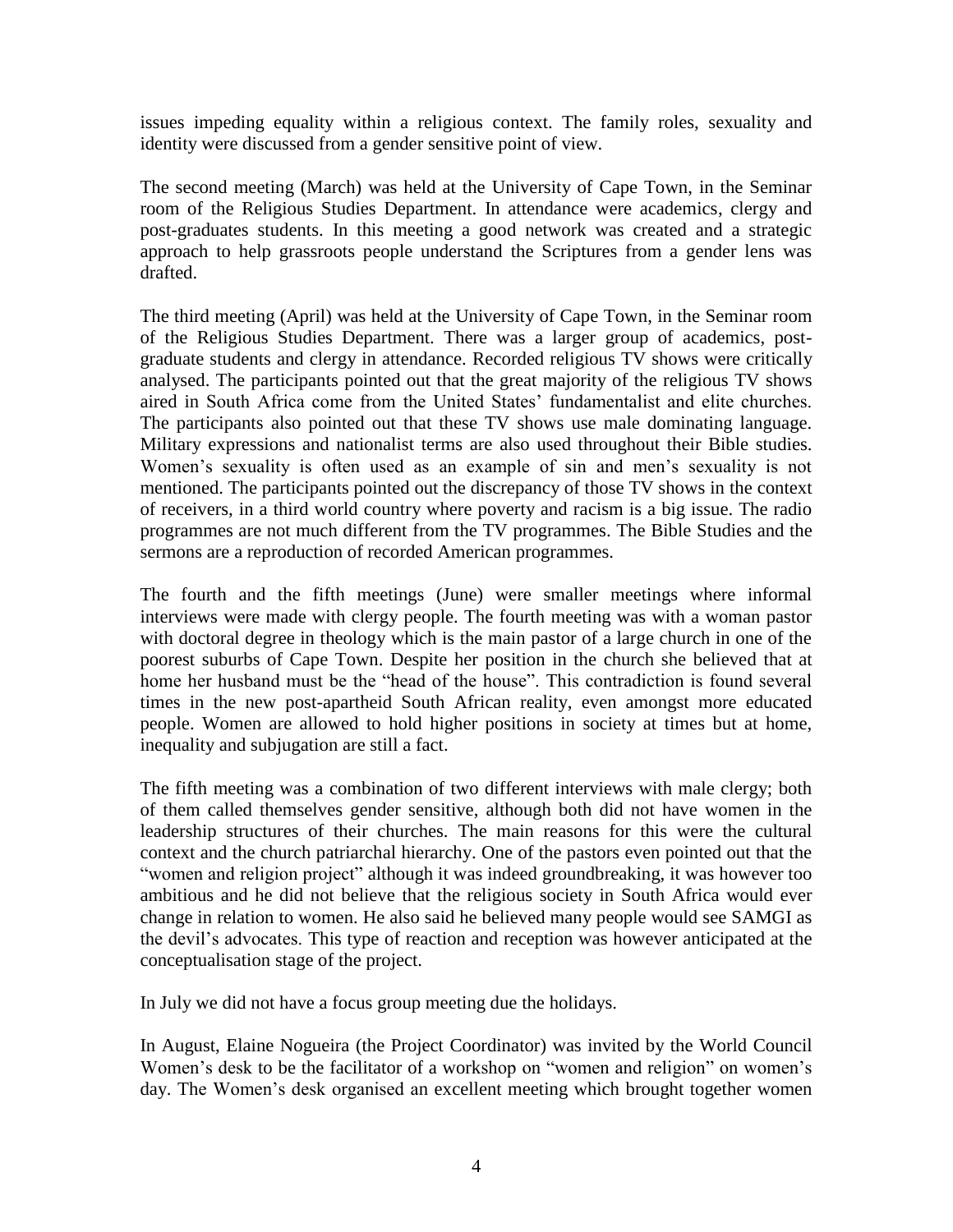from different denominations within Christianity, among them Baptists, Methodists, Anglicans, Dutch Reformed, New Apostolic, Methodists, Full Gospel, Congregational, Presbyterian, Moravian just to mention a few. There were clergy, students, activists, grassroots and lay women.

A booklet written by Reverend Michelle Walker, a South African feminist theologian was used in the workshop. This booklet gives women and men of faith an alternative in reading the Scriptures based on an egalitarian world, with a Jesus that came to empower women and men in an equal way. Rev. Michelle gave SAMGI the permission to use her booklet.

Women engaged in an impressive way throughout the workshop. They welcomed the concepts and showed eagerness to know more about the topic. The workshop afforded about 30 women a chance to share their experience as well as the space to re-evaluate their roles. The group engaged in an informal discussion about exploring ways of introducing a feminist reading of scripture to churches.

On the 28<sup>th</sup> of August an open forum on women and religion took place at SAMGI. Rev. Michelle Walker was invited.

On the 9<sup>th</sup> to the 11<sup>th</sup> of October 2007, the Women and Religion project hosted a "media" monitoring workshop" at the SAMGI offices. It was attended by nine participants. The number of participants was not great but the quality of the workshop was exceptional. Among the participants were:

- One male gender activist from the Commission for Gender and Equality (CGE),
- One female Catholic gender activist from the Cape Flats (suburb in Cape Town)
- One female Catholic gender activist from the Cape Flats and the Chairperson of the Gender Advocacy Programme (GAP)
- One male lay person, with very strong fundamentalist back ground from Mfuleni ( a township in Cape Town)
- One female Muslim gender activist from the Cape Flats
- One female gender atheist activist from the Netherlands
- Three female gender activists from the (Baptist, Pentecostal and African tradition churches) from Women's Media Watch from Brazil, Zimbabwe and Cape Town.

This mix of different Christian backgrounds, cultures and countries gave a rich base to the workshop. Through the discussions different points of view were raised and the issues could be analyzed from different scopes.

The participants recommended that programmes such as the Women and Religion project must be encouraged in the South African religious institutions. This will give women the opportunity to learn within their religious context their value and worth and build their confidence as equal human beings before God's eyes and according to their reading of the scriptures.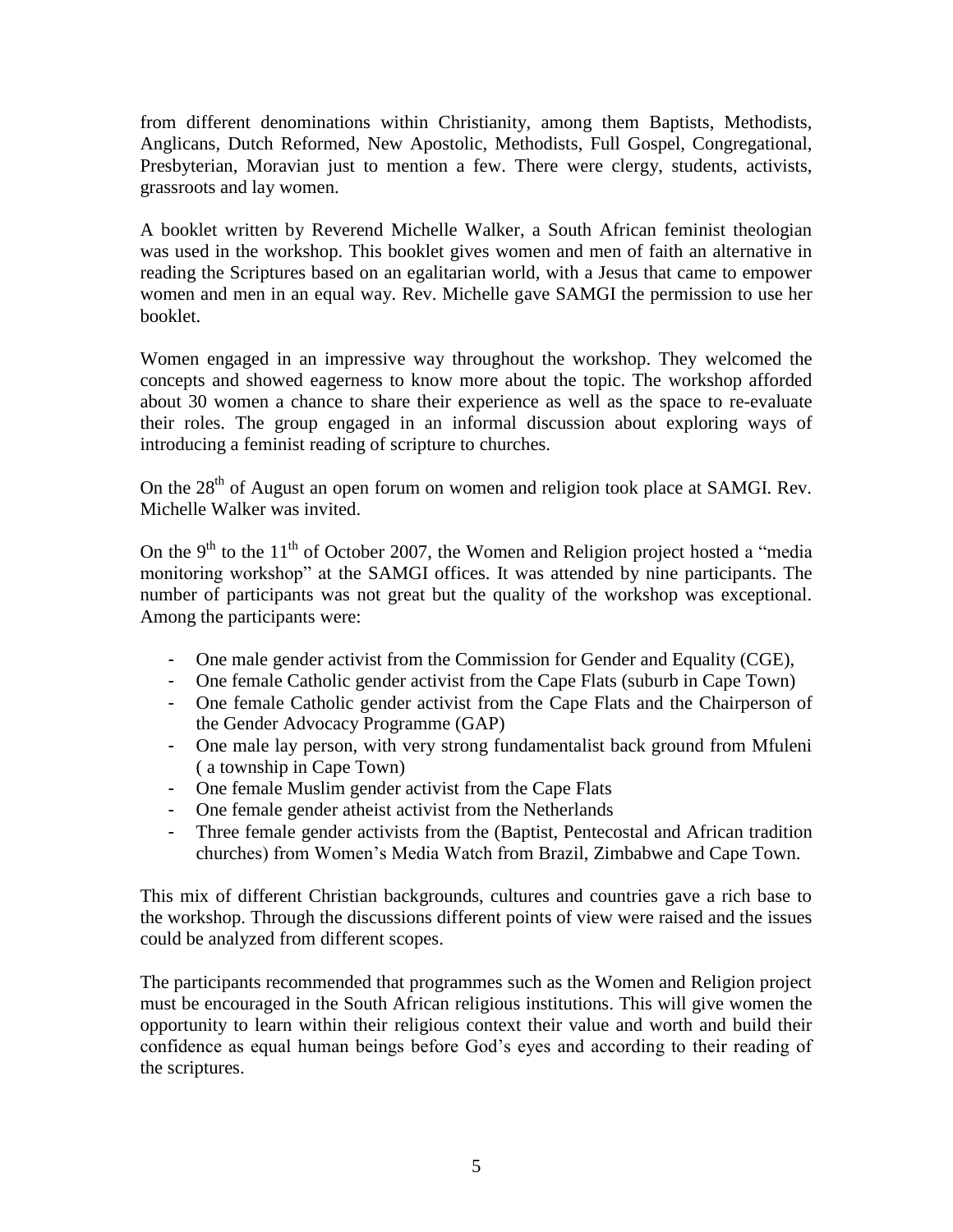Through the monitoring, the trained monitors could identify how the Christian printed newsletters reinforce the gender stereotypes in society. This is evidenced by the language used in the articles, the sole male examples drawn from the Bible during the sermons and Biblical Studies. The religious practices mentioned in the printed media elevate men to leadership positions. The trained monitors were happy to have been part of the workshop.

At the end of October one interview was conducted with a German feminist theologian who has lived in Cape Town for 25 years but left for her home country. This scholar pointed out many issues that contribute to the strength of the patriarchal system within society and religious contexts. The outcomes of the Women and Religion workshop was presented to her and according to her experience and expertise she came to agree with the point that women in South Africa must learn their value and worth. They must stand up and reject patriarchy, starting with the religious heritage.

#### **9.1 If the project is a workshop, seminar, or consultation, please attach the list of participants, the themes/topics of their speeches/papers, and any statement, declaration, or book published.**

Please see attachment

9.2 If the project is primarily purchase of equipment, please describe what kind of impact / change the equipment is bringing to the beneficiaries.

### **10. Was the project successful? (If possible, please give measurable indicators.)**

To a large extent, the project was successful, although we did face challenges discussed above during the implementation stage. The indicators of success will be a combination of both qualitative and quantitative indicators.

| <b>Qualitative Indicators.</b>         | <b>Quantitative Indicators</b>         |
|----------------------------------------|----------------------------------------|
| There is a body of knowledge           | A total of about 50 men and women      |
| gathered by SAMGI around the           | benefited either directly or           |
| types of religious media and their     | indirectly from the from the project   |
| reach in the Western Cape.             | Nine people were trained in media<br>۰ |
| In the SAMGI resource centre,<br>Ξ.    | monitoring of religious media          |
| there is a section dedicated to        | About ten focus group discussion       |
| religious media monitored between      | meetings and/ or workshops on          |
| June and August 2007. This forms       | women and religion were held and       |
| part of the resource material which    | approximately 20 people in total       |
| will be used in future media           | attended the meetings                  |
| monitoring trainings and in the        | About 20 participants showed<br>۰      |
| further development of the project.    | interest in the project and the idea   |
| A report has been compiled on the<br>- | of monitoring religious media from     |
| outcomes of the monitoring. The        | a gender perspective                   |
| report will be used as an advocacy     |                                        |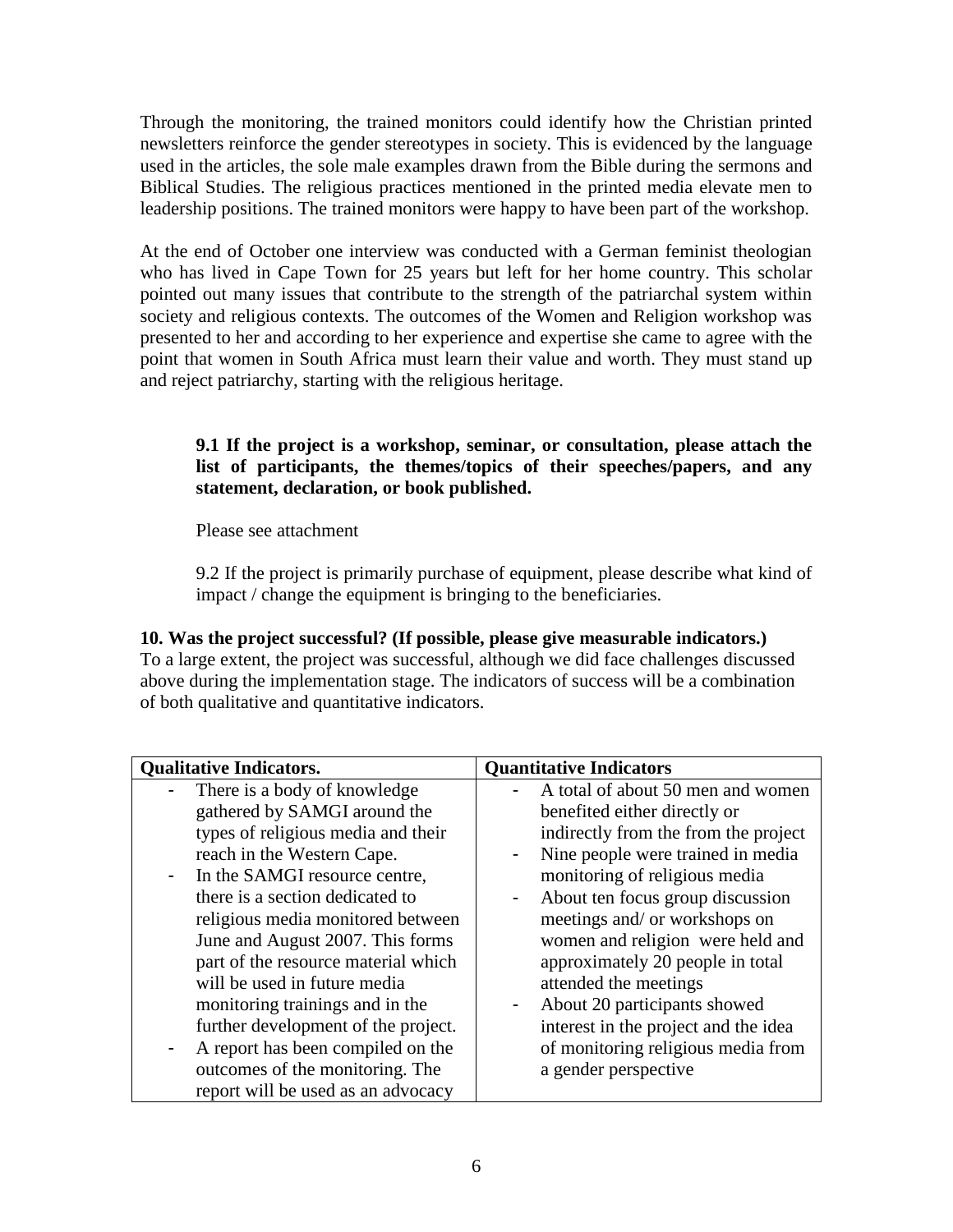| tool as well as the beginning of a         |  |
|--------------------------------------------|--|
| broader research on women and              |  |
| representation in media of other           |  |
| faiths.                                    |  |
| Discussion processes and debates<br>$\sim$ |  |
| started around women in the                |  |
| religious media in the Western             |  |
| Cape                                       |  |
| Based on the success of the women          |  |
| and religion project, the University       |  |
| of Cape Town's Institute for               |  |
| Comparative Religion in Southern           |  |
| Africa (ICRSA) will partner with           |  |
| SAMGI in 2008 to broaden the               |  |
| project to include other religious         |  |
| beliefs.                                   |  |
|                                            |  |

#### **11. Project Beneficiaries**

## **Please describe the actual direct beneficiaries and indicate the number of women and men. Please also mention any indirect beneficiaries.**

#### **Direct Beneficiaries**

- Approximately fifty women directly benefited from the project- through the focus group discussions, the monitoring training workshops and the women attending the World Council Women's desk organised meeting to which the project coordinator (Elaine Nogueira) facilitated discussion on the gender perspective to reading religious texts. Men were in the minority as beneficiaries amounting to about ten directly benefiting.

#### **Indirect Beneficiaries**

- Religious media practitioners- this group will benefit from the information the report will expose. It is our hope that it will be an eye- opener for them.
- Civil society organisations can use the report for their advocacy and lobbying strategies
- Academics working in the fields of media, religion, gender, human rights
- Social workers
- The Clergy
- Activists

#### **12. How have the beneficiaries reacted to the programme activities? What were the impacts of the project and different effects on women and men in the project?**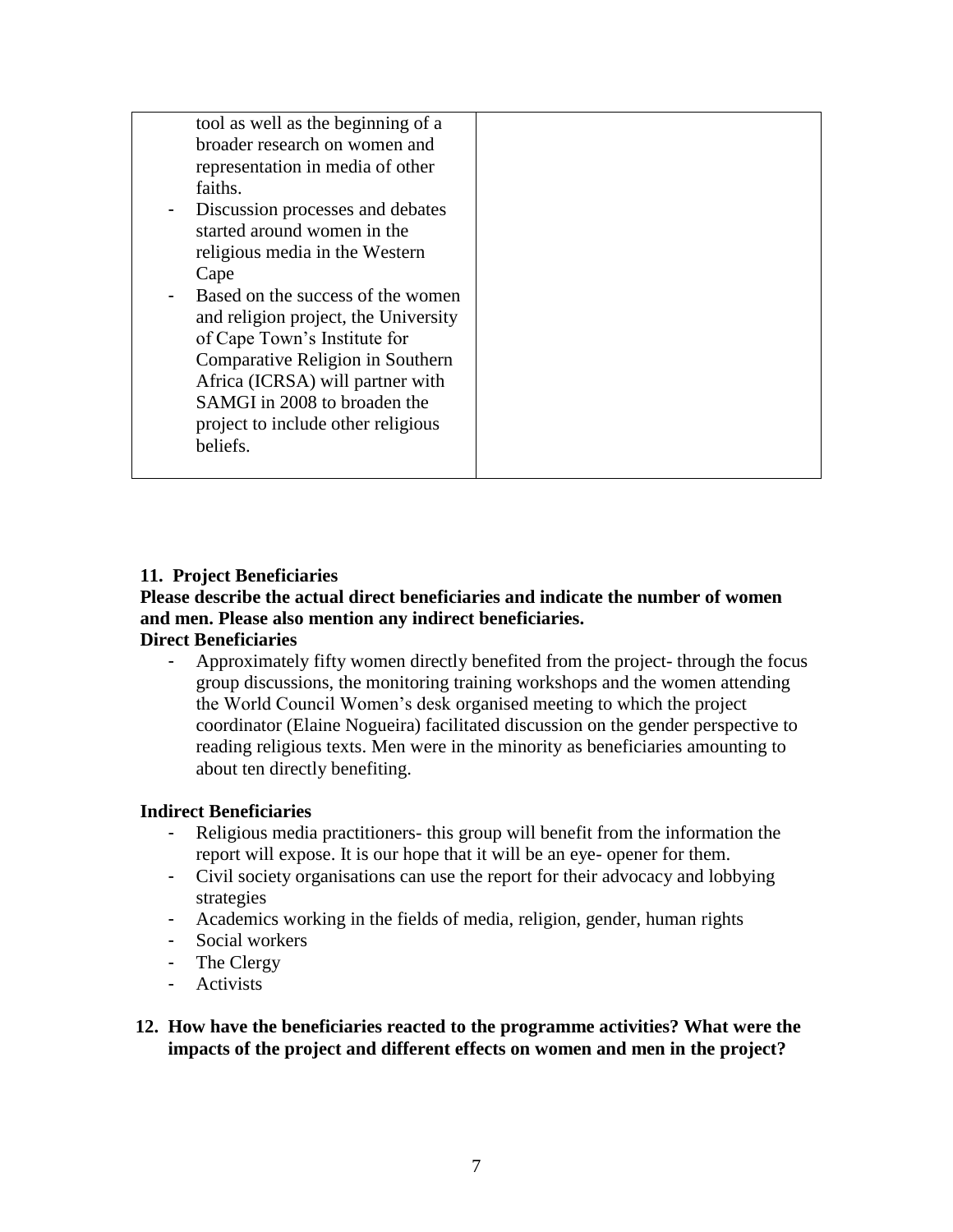- Women mainly engaged in an impressive way throughout the meetings and workshops. They welcomed the concepts and showed willingness to learn more about the topic.
- The academics and the students found the discussions highly stimulating. The point that was repeated several times was that grassroots women should be incorporated more into discussions like these.
- A woman pastor with a doctoral degree in theology leading a large church in one of the poorest suburbs of Cape Town highlighted that despite her position in the church she believed that at home her husband must be the "head of the house".
- Two male clergy; both who regarded themselves as gender sensitive, despite their churches not having women in leadership structures, felt that the "women and religion project" is very ambitious. They did not believe that the South African religious society would ever change in relation to women. They also added that many people would see SAMGI as just the devil's advocate.

### **13. Outcome and Outputs of the project: What has your project achieved and what has changed?**

If your project produced media, please send a sample copy of audio/video cassettes, CD, VCD, or DVD and label it with title, duration, language used, and date of production. If you can, please send photos with informative captions (digital photos, if possible), newspaper/radio clips, homepage links, etc.

The report from the media monitoring will be made available to WACC.

### **14. Evaluation**

### **14.1 What were the results of evaluating the project?**

- SAMGI needs to secure more resources in order to broaden the project to include other geographical locations and other faiths.
- More time should be invested into a project like this because the change of perceptions and attitudes does not happen over night
- A lot of work still needs to be done because the majority of churches are still patriarchal in nature
- There is need to involve more grassroots participants in a more meaningful manner
- Both men and women require sensitisation
- There is need for the forging of more stronger and meaningful partnerships with other organisations

### **14.2 What were the challenges, difficulties, and/or failures in carrying out the project? Please explain how you addressed these issues.**

- **The collapse of the anticipated partnership with the CGE**- The project Coordinator (Elaine Nogueira) was innovative and proactive in getting some form of discussion process going around women and religion using other people like the clergy, pastors, academic, and students.